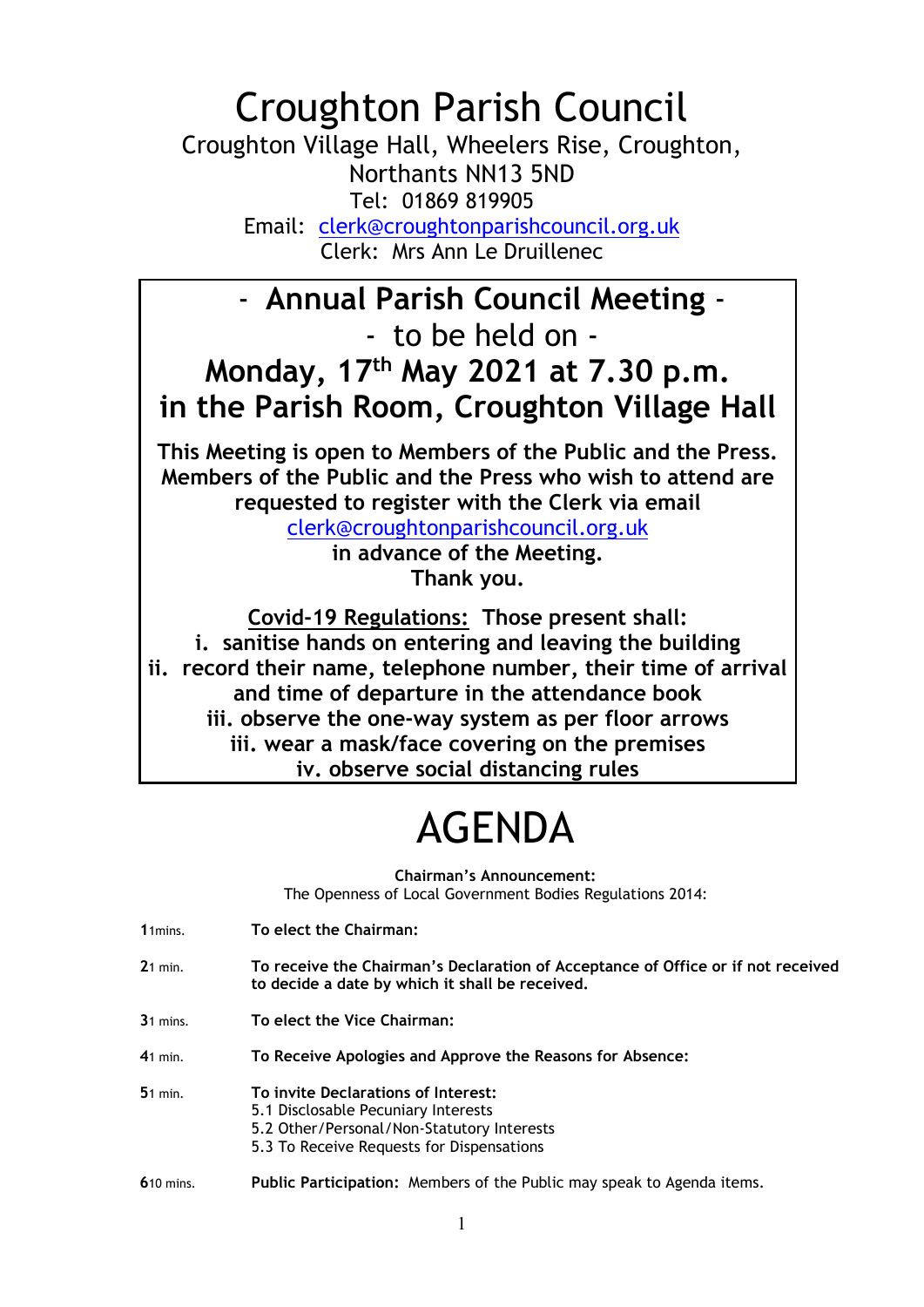| $71$ min.        |                                                                                                                                  | <b>General Power of Competence:</b><br>7.1 To Resolve that Croughton Parish Council satisfies the criteria for eligibility as per<br>Statutory Instrument No. 965 The Parish Councils (General Power of Competence)<br>(Prescribed Conditions) Order 2012<br>7.2 To Resolve to exercise the General Power of Competence. |         |       |                   |
|------------------|----------------------------------------------------------------------------------------------------------------------------------|--------------------------------------------------------------------------------------------------------------------------------------------------------------------------------------------------------------------------------------------------------------------------------------------------------------------------|---------|-------|-------------------|
| 85mins.          |                                                                                                                                  | <b>Casual Vacancies:</b><br>8.1 To Agree the procedure for filling 2 vacancies by co-option.                                                                                                                                                                                                                             |         |       |                   |
| 93mins.          |                                                                                                                                  | <b>Member Code of Conduct:</b><br>9.1 To Adopt the Code of Conduct for Parish Councils in West Northamptonshire.                                                                                                                                                                                                         |         |       |                   |
| 102mins.         | To Approve the Minutes:<br>10.1 Meeting held 12 <sup>th</sup> April 2021<br>10.2 Extra Meeting held 26 <sup>th</sup> April 2021. |                                                                                                                                                                                                                                                                                                                          |         |       |                   |
| $115$ mins.      |                                                                                                                                  | Matters Arising from item 8 not on the Agenda: For Information:<br>11.1 Clerk's Report.                                                                                                                                                                                                                                  |         |       |                   |
| 1210 mins.       | <b>Finance Matters:</b>                                                                                                          | 12.1 Receipts & payments and balance of bank accounts:<br>Barclays Bank: £18,266.18 (30.04.21) Business Direct: £33,829.41 (12.05.21)                                                                                                                                                                                    |         |       |                   |
|                  | 12.2 Bank Mandate:                                                                                                               | 12.2.1 To Amend the list of authorised Bank signatories to the Accounts.                                                                                                                                                                                                                                                 |         |       |                   |
|                  |                                                                                                                                  | 12.4 To Ratify and Approve the Payments:                                                                                                                                                                                                                                                                                 |         |       |                   |
| Cheque No. Payee |                                                                                                                                  | Description                                                                                                                                                                                                                                                                                                              | Total   | vat   | Note              |
| DD               | Gigaclear                                                                                                                        | Inv. G01503994                                                                                                                                                                                                                                                                                                           | £41.30  | £6.88 | To Ratify         |
| 102007           | <b>E ON</b>                                                                                                                      |                                                                                                                                                                                                                                                                                                                          | 0.40.52 |       | CATO.2F1.76.02446 |

| Cheque Not Payee |                 | Description                  | ι οται  | vat     | <b>NOTE</b> |
|------------------|-----------------|------------------------------|---------|---------|-------------|
| DD.              | Gigaclear       | Inv. G01503994               | £41.30  | £6.88   | To Ratify   |
| 103087           | E.ON            | Electricity 01Jan-31Mar2021  | £949.52 | £158.25 | To Ratify   |
| 103093           | Texprep         | Inv. 25167                   | £61.50  |         |             |
| 103094           | M Dempsey       | Inv. Grasscutting            |         |         | tbc         |
| 103095           | A Le Druillenec | Salary Month 2               | £489.23 |         |             |
| DD.              | <b>HMRC</b>     | Tax Month 2                  | £62.40  |         |             |
| 103096           | A Le Druillenec | Reimbursement                | £17.17  | £2.86   |             |
|                  |                 | Vonage 13.04.21 - 12.05.21 £ |         |         |             |

12.6 To Note Receipts:

| Date       | Paver          | Description                                  | Amount     |
|------------|----------------|----------------------------------------------|------------|
| April 2020 | <b>Tenants</b> | Allotment Rent                               | £259.50    |
| 01.04.21   | M Rowbottom    | Advert April - June 2021 Newsletter          | £30.00     |
| 04.05.21   | <b>WNC</b>     | Precept 1 <sup>st</sup> half year instalment | £15,323,00 |

131min. Standing Orders:

13.1 To Amend SO3a and SO3b following the expiry on 6<sup>th</sup> May 2021 of The Local Authorities and Police and Crime Panels (Coronavirus) (Flexibility of Local Authority and Police and Crime Panel Meetings) (England and Wales) Regulations 2020.

141min. Financial Regulations: 14.1 To Amend FR6.4. following the return to in-person Meetings and expiry of The Local Authorities and Police and Crime Panels (Coronavirus) (Flexibility of Local Authority and Police and Crime Panel Meetings) (England and Wales) Regulations 2020 14.2 To consider reducing the number of authorised signatories for payments by cheque or order from 3 to 2.

## 155mins. Insurance Renewal effective from 1<sup>st</sup> June 2021: 13.1 To Accept the Policy Schedule with Ecclesiastical as recommended by Came and Company Insurance Brokers 13.2 To Approve Renewal Payment in the sum of £538.66.